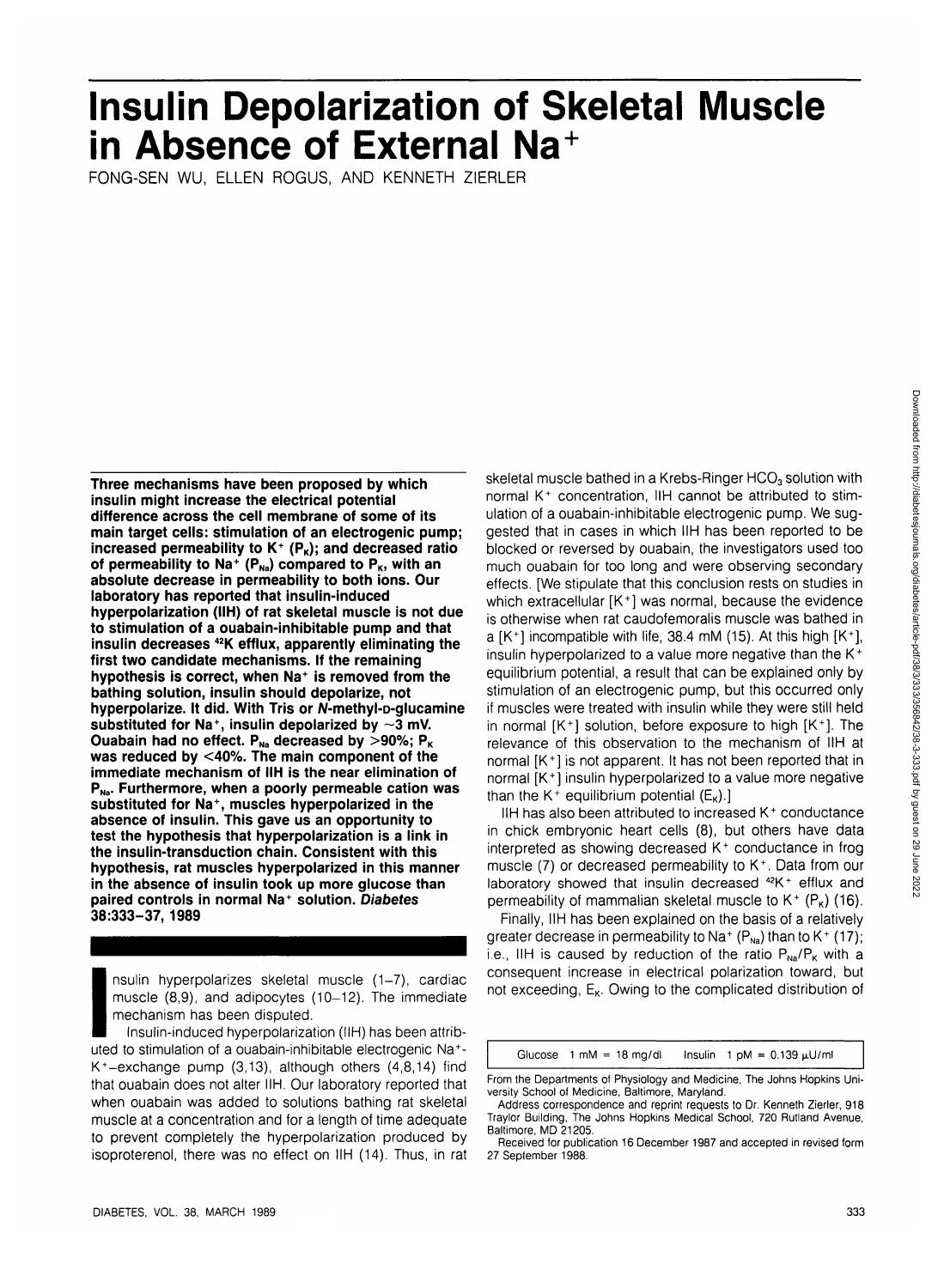Na<sup>+</sup> in muscle and the probable lack of uniformity of its intracellular concentration (18), we have not been able to estimate  $P_{N_a}$  from experiments in which radiosodium fluxes were measured. Therefore, we have turned to other methods.

If insulin decreases the ratio  $P_{N_A}/P_{K}$ , then when muscles are bathed in a Na<sup>+</sup> -free solution, insulin should depolarize, provided that at least one other ion in which permeability is not affected by insulin contributes to resting potential  $(V_m)$ in accordance with the following scheme, based on the classic Goldman-Hodgkin-Katz formulation

$$
V_m = -(RT/F) \ln(N/D)
$$

where  $N = P_{K} [K^{+}]_{i} + P_{Na} [Na^{+}]_{i} + P_{C} [Cl^{-}]_{o} + P_{B} [B^{+}]_{i}$  $D = P_{K} [K^{+}]_{o} + P_{C} [C^{-}]_{i} + P_{B} [B^{+}]_{o}, R$  is the gas constant, T the absolute temperature,  $F$  the Faraday constant, subscripts *i* and *o* refer to intra- and extracellular concentrations, respectively, and  $B^+$  is the cation substituted for Na<sup>+</sup>.

It has been generally but not universally held, largely on the basis of experiments on frog muscle, that there is no evidence of a Cl<sup>-</sup> pump in skeletal muscle; Cl<sup>-</sup> is said to be distributed passively between extra- and intramuscular solution (19); i.e., the CI- equilibrium potential is determined by the membrane potential. Therefore, the modified Goldman-Hodgkin-Katz equation can be, and often is, rewritten for skeletal muscle with the Cl<sup>-</sup> terms omitted. If  $P_B = 0$ , membrane potential would be essentially the  $K^+$  equilibrium potential, and no matter what insulin does to  $P_{K}$ , insulin would not alter the membrane potential. However, if  $P_B$  is not 0 and if insulin has no effect on  $P_B$  but does decrease  $P_K$ , insulin should depolarize. On the other hand, if insulin were to increase  $P_{K}$ , then there should still be hyperpolarization. Although we know from previous experiments on rat skeletal muscle that insulin does not stimulate the ouabain-inhibitable pump, for the sake of argument, let us suppose that it does; then, because [K], is normal, if the removal of [Na], did not alter [Na], insulin would still hyperpolarize, and if removal of  $[Na]_0$  led to depletion of  $[Na]_0$  then because the pump ratio .<br>(Na<sup>+</sup> out/K<sup>+</sup> in) can be sensitive to [Na], insulin might have no effect on membrane potential if the pump ratio becomes unity or might depolarize if the pump ratio inverts. We report here that insulin depolarized muscles bathed in Na+-free solutions.

The equation also tells us that if  $P_B$  is less than  $P_{Na}$ , the membrane potential should be more polarized in Na<sup>+</sup> -free solution than in normal Na<sup>+</sup> solution. When we found that this was the case, we were provided an opportunity to test the hypothesis that hyperpolarization is a step in the insulintransduction chain leading to glucose uptake (17). We found that the muscles hyperpolarized in Na<sup>+</sup>-free solution in the absence of insulin took up more glucose than paired controls in normal Na<sup>+</sup> solution, consonant with our hypothesis and previous experiments (20).

### **MATERIALS AND METHODS**

Experiments were carried out on excised caudofemoralis muscles (20) from Sprague-Dawley male rats (90-160 g, Charles River, Wilmington, MA) by measurement of  $V_m$  with conventional glass pipettes filled with 3 M KCI, leading to Ag-AgCI electrodes and to a WPI electrometer. Pipette resistance was 5-30 M $\Omega$ . For the Na<sup>+</sup>-free Tris [tris(hydroxy-

methyl)aminomethane; Sigma, St. Louis, MO] experiments, freshly dissected muscles were placed in a normal Na+-Tris solution,  $pH$  7.4, at  $23-24^\circ$  and gassed with 100%  $O_2$  until ready for mounting in the chamber. The solution was changed to Na<sup>+</sup> free, the muscle was gassed with 100%  $O<sub>2</sub>$ and after ~25 min, impalements and recording began and continued for ~10 min. For the Na<sup>+</sup>-free N-methyl-p-alucamine (Sigma) experiments, freshly dissected muscles were placed immediately in the Na<sup>+</sup> -free solution, where they equilibrated for 30 min before impalements began. From then on, protocols were similar for both types of Na<sup>+</sup> -free solution. The solution was either not changed or changed to one of the same composition plus either valinomycin (Sigma), 9 anthracenecarboxylic acid (Aldrich, Milwaukee, Wl), tetrodotoxin,  $\alpha$ -bungarotoxin (both generous gifts of A. Sastre, Dept. of Physiology, The Johns Hopkins Univ. School of Medicine, Baltimore, MD), or insulin (porcine crystalline zinc insulin, 26 U/mg; generous gift of Lilly, Indianapolis, IN). The muscle was gassed for  $\sim$  5 min. Impalements and recording of membrane potentials continued for another  $\sim$ 10 min. More than a year after the first series of experiments, we repeated them in part and also modified the protocol to add a third experimental period to test possible effects of ouabain (ouabain octahydrate, Sigma) on the changes in membrane potential produced by Na<sup>+</sup> -free solution and insulin. Details are given in the text.

Normal Na<sup>+</sup> -Tris solution had the following composition: 135 mM NaCl, 3.5 mM KCl, 1.3 mM KH<sub>2</sub>PO<sub>4</sub>, 1.2 mM MgSO<sub>4</sub>, 1.25 mM CaCl<sub>2</sub>, 5 mM glucose, 10 mM Tris base, and 6.9 mM HCI, pH 7.4. The Na<sup>+</sup>-free Tris solution had the following composition: 3.5 mM KCI, 1.3 mM  $KH<sub>2</sub>PO<sub>4</sub>$ , 1.2 mM  $MgSO<sub>4</sub>$ , 1.25 mM CaCI<sub>2</sub>, 145 mM Tris base, 108 mM HCI (with which Tris base was titrated to pH 7.4), 5 mM glucose, and 18 mM sucrose (to yield a final osmolality of 276 mosmol/kg). The Na<sup>+</sup>-free N-methyl-p-glucamine solution was the same except that 145 mM A/-methyl-D-glucamine was substituted for Tris and pH was adjusted to 7.4 with HCI. No sucrose was required. Final osmolality was 280 mosmol/kg.

Approximately 20 measurements of  $V_m$  were made in each period. Estimates of standard error of the mean were based on the number of muscles, not on the total number of impalements. Data from first and second periods were analyzed as paired differences.

Glucose uptake was measured as follows. Extensor digitorum longus (EDL) muscles were excised from rats killed by guillotine immediately before dissection. (Caudofemoralis muscles could not be used for these experiments because the distal tendon, which attaches to the knee, is too short to accept a ligature, and part of the knee is removed with the muscle to preserve the attachment. Because the preparation includes bone, it is unsuitable for studies of glucose uptake by muscle.) Muscles were placed in a chamber at room temperature (25°C) in one of four solutions (normal Na<sup>+</sup> -Tris, normal Na<sup>+</sup>-Tris plus insulin, Na<sup>+</sup>-free Tris, or Na<sup>+</sup>-free Tris plus insulin). The two muscles from each rat were placed in different solutions so that the results could be paired. After  $\sim$ 1 h, the solutions were removed and replaced by fresh solution of the same composition to which were added tracer quantities of 2-deoxy-p-[<sup>3</sup>H]glucose (2-DG) and [<sup>14</sup>C]sucrose (both from New England Nuclear, Boston, MA), so that each isotope provided  $\sim$  2  $\times$  10<sup>6</sup> dpm/ml of solution. After another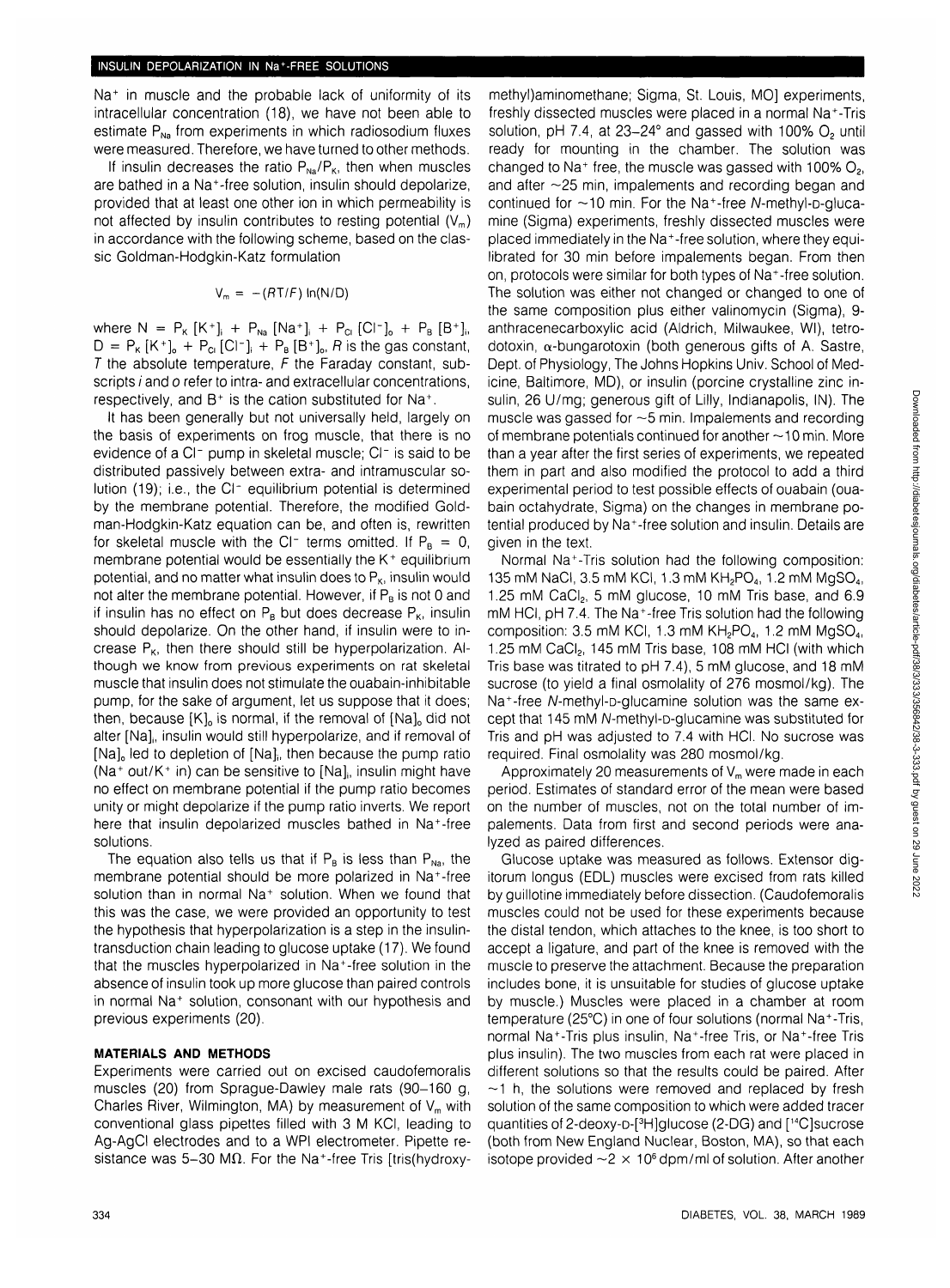TABLE 1

Effect of insulin on membrane potential of rat caudofemoralis muscles in Na<sup>+</sup> -free solution

| $Na+$<br>substitute | Addition in<br>2nd period | Resting membrane potential (mV) |                 |                      |  |
|---------------------|---------------------------|---------------------------------|-----------------|----------------------|--|
|                     |                           | 1st period                      | 2nd period      | Paired<br>difference |  |
| Tris                | None                      | $-82.3 \pm 1.8(4)$              | $-82.6 \pm 2.5$ | NS.                  |  |
| Tris                | Valinomycin               | $-83.2 \pm 0.6$ (6)             | $-89.6 \pm 0.4$ | $-6.4 \pm 0.56$      |  |
| Tris                | 9-ACA                     | $-82.5 \pm 0.8$ (7)             | $-81.9 \pm 0.7$ | NS.                  |  |
| Tris                | Insulin                   | $-82.8 \pm 0.9$ (8)             | $-79.3 \pm 0.8$ | $3.5 \pm 0.86$       |  |
| <b>NMG</b>          | Insulin                   | $-84.5 \pm 0.6$ (6)             | $-81.7 \pm 0.3$ | $2.8 \pm 0.60$       |  |

Values are means  $\pm$  SE. Number of muscles in parentheses. SE is based on number of muscles, not number of fibers impaled. Each period was ~10 min, and during each there were ~20 measurements of membrane potential. Na+ substitute was either Tris or A/-methylglucamine (NMG). There were no additions during the 1st period. Concentrations of additions during the 2nd period were 60 nM valinomycin, 1 mU/ml insulin, or 100  $\mu$ M 9-anthracenecarboxylic acid (9-ACA). NS, not significant.

1 h, samples of solutions were removed for counting, and the rest of the solution was removed from each chamber. Muscles were washed quickly with the corresponding tracerfree solution, then removed from the chamber, tendons cut off, blotted dry, weighed rapidly on a torsion balance, placed in 1 ml distilled water, and held in a cold room for 15-24 h. This procedure extracts intracellular 2-DG quantitatively (20). After extraction of intracellular 2-DG, 0.5-ml samples of the water were added to 5 ml Aquasol-2 (New England Nuclear) in minivials, and 3H and 14C were measured in a liquid-scintillation counter. The [14C]sucrose counts were used to correct <sup>3</sup>H dpm for extracellular 2-DG. Total glucose uptake in picomoles per minute per milligram muscle wet weight was calculated on the assumption that 2-DG uptake traced D-glucose uptake.

#### **RESULTS**

Data on  $\mathsf{V}_\mathsf{m}$  in Na<sup>+</sup>-free solutions appear in Table 1. In Na<sup>+</sup> -free Tris solutions, there was no effect of time in the absence of insulin.  $V_m$ s during the first period in the Na<sup>+</sup>free Tris solution were the same as those during the second period, averaging  $-82.4$  mV. This is hyperpolarized with respect to the  $V_m$  our laboratory has reported previously (-78 mV) for rat caudofemoralis muscle in Krebs-Ringer bicarbonate solution with normal Na<sup>+</sup> concentration. The increase in polarization is attributable to absence of extracellular Na<sup>+</sup> .

However,  $V_m$  was less polarized than  $E_K$ , as shown by the response to valinomycin, an agent that increases permeability to K<sup>+</sup> to such an extent that  $V_m$  becomes  $E_K$ . After measurements of  $V_m$  were made in a series of six muscles during the first period in Na<sup>+</sup> -free solution, 60 nM valinomycin was added, and a second period of  $V_m$  measurement followed. In the first period,  $V_m$  was  $-83.2$  mV, similar to the other values of  $V_m$  under these conditions. During the first 5 min after valinomycin,  $V_m$  was  $-89.6$  mV, indistinguishable from the value we have found in another series of experiments on effects of valinomycin in Krebs-Ringer bicarbonate solution with normal Na<sup>+</sup> concentration and in agreement with the predicted  $E_K$  for this muscle. The fact that  $V_m$  in Na<sup>+</sup>-free Tris solution was less polarized than  $\mathsf{E}_\kappa$  implies that permeability of the membrane to some ion besides K<sup>+</sup> contributes to the observed  $V_m$  and that the equilibrium potential of this other ion is less polarized than the observed  $V_m$ . The other ion or ions might be Tris<sup>+</sup> or Cl<sup>-</sup>, although Cl<sup>-</sup> is usually thought to be distributed passively in skeletal muscle, driven only by its electrochemical potential gradient.

The possibility that  $Cl^-$  was responsible for making  $V_m$  less polarized than  $E_{K}$  was rendered unlikely by results of a series of experiments on seven muscles in which the Cl~-channel blocker 9-anthracenecarboxylic acid was added to the Na<sup>+</sup> -free Tris solution at a concentration that completely blocked Cl<sup>-</sup> transport in rat diaphragm (21).  $V_m$  was unchanged by addition of the blocker. Therefore, we assume that V<sub>m</sub> did not reach  $E_{\kappa}$  in Na<sup>+</sup>-free Tris solution because Tris must have entered sarcoplasm, and the Tris gradient across the membrane may then have tended to keep  $V_m$  less polarized than  $E_{\kappa}$ .

There have been several reports that Tris enters cells, including skeletal muscle (22-24). Mechanism and sites of entry are unknown. We sought some information as to whether Tris might enter by way of channels used by Na+. In experiments with the protocol given in Table 1, we found the following results. Addition of 5  $\mu$ g/ml  $\alpha$ -bungarotoxin during the second period of incubation in Na<sup>+</sup> -free Tris had no effect. In six muscles, the paired difference in  $V_m$  was  $-0.5 \pm 0.97$  mV. Therefore, in the absence of activation by acetylcholine, the end-plate Na<sup>+</sup> channel is not the likely site through which Tris penetrates. Addition of 10~5 M tetrodotoxin, a concentration that completely blocks the voltage-

TABLE 2

| Lack of effect of ouabain on membrane potential of rat caudofemoralis muscle in Na <sup>+</sup> -free Tris solution |
|---------------------------------------------------------------------------------------------------------------------|
|---------------------------------------------------------------------------------------------------------------------|

|                    | Additions                        | Membrane potential (mV)            |                                    |                                      |                 |                   |
|--------------------|----------------------------------|------------------------------------|------------------------------------|--------------------------------------|-----------------|-------------------|
| Bath time<br>(min) | in 2nd and 3rd<br>periods        | 1st period                         | 2nd period                         | Paired difference                    | 3rd period      | Paired difference |
| 35<br>25           | Ouabain.<br>Insulin plus ouabain | $-83.1 \pm 0.5$<br>$-83.4 \pm 0.6$ | $-83.0 \pm 0.6$<br>$-80.2 \pm 0.8$ | $+0.15 \pm 0.26$<br>$+3.21 \pm 0.64$ | $-80.0 \pm 0.4$ | $+0.20 \pm 0.85$  |

Bath time is equilibration period in Na<sup>+</sup>-free solution before 1st period.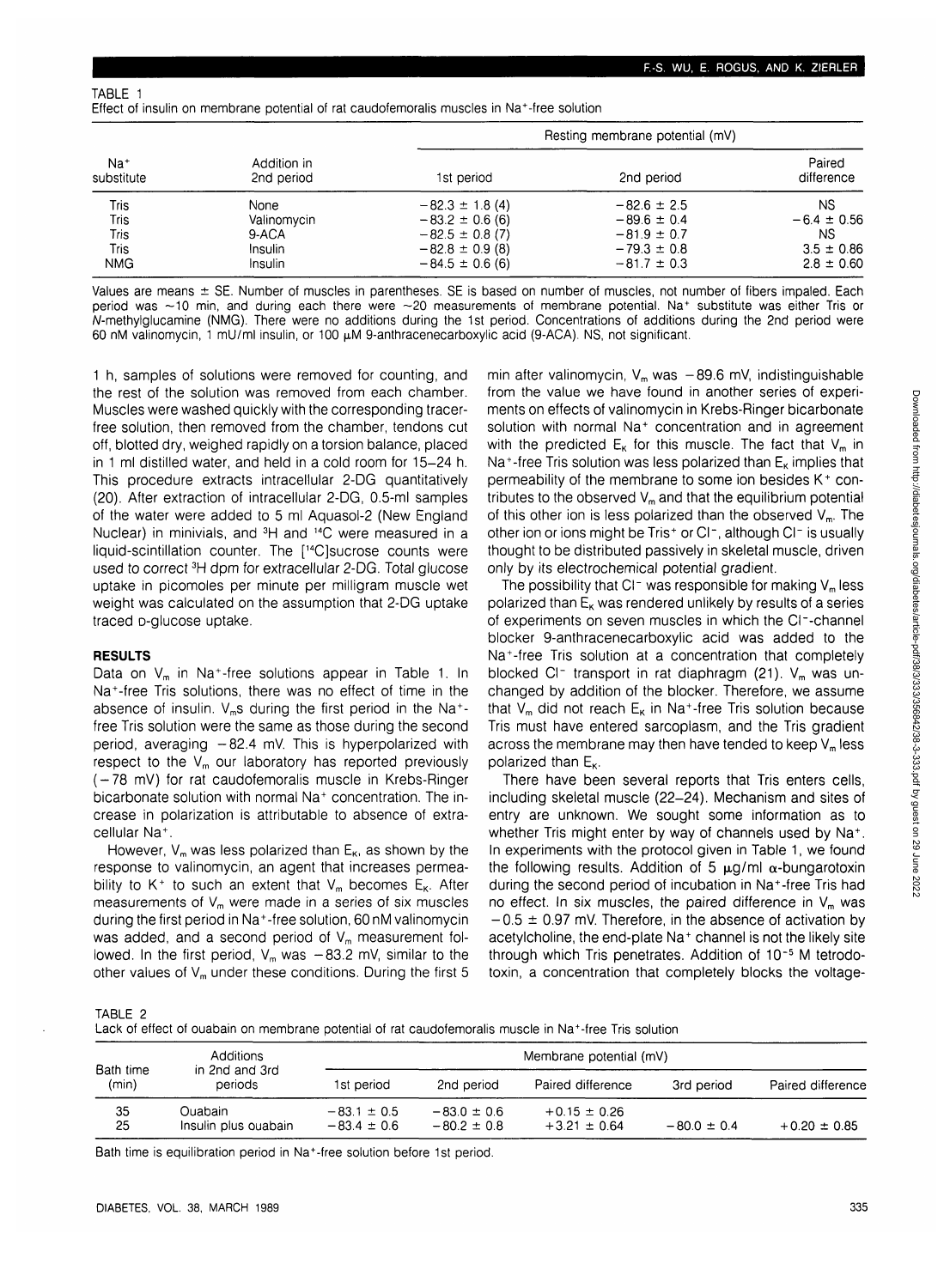sensitive Na<sup>+</sup> channel in rat skeletal muscle, had no effect. In six muscles the paired difference in  $V_m$  was  $0.8 \pm 0.6$  mV.

Given the likelihood that Tris penetrates the muscle fibers, although not by routes inhibitable by  $\alpha$ -bungarotoxin or tetrodotoxin in the resting state, and the observation from 42K+ flux studies that insulin decreases permeability to  $K^+$  (16), the hypothesis predicts that insulin will depolarize muscle bathed in Na<sup>+</sup> -free Tris solution. In a series of eight rat muscles incubated in Na<sup>+</sup> -free solution without insulin during the first period and incubated in Na<sup>+</sup>-free solution with insulin during the second period, insulin depolarized significantly, by 3.5 mV.

In six muscles bathed in the Na<sup>+</sup>-free N-methylglucamine solution,  $V_m$  was  $-84.5$  mV, slightly but significantly more polarized than in Na<sup>+</sup> -free Tris and significantly less polarized than  $E_{\kappa}$  (Table 1). As was the case for Tris, this strongly suggests that A/-methylglucamine is at least a slightly permeant cation, although its permeability coefficient appears to be less than that of Tris. When insulin was added to the Na<sup>+</sup>-free N-methylglucamine solution, there was significant depolarization, by 2.8 mV.

It is possible that soaking in Na<sup>+</sup>-free solution may have so reduced muscle Na<sup>+</sup> concentration as to reverse the pump ratio (pump more K<sup>+</sup> in than Na<sup>+</sup> out), and that if insulin stimulates the Na<sup>+</sup>-K<sup>+</sup>-exchange pump under these conditions, there would be depolarization. To study this possibility, we carried out two additional series of experiments (Table 2).

Caudofemoralis muscles were bathed in Na<sup>+</sup> -free Tris solution for 35 min or 25 min, at the end of which  $\sim$  10 fibers were impaled during the next 5-7 min (Table 2). Membrane potentials were indistinguishable from those obtained in the earlier set of experiments (Table 1). Ouabain was added to the muscles bathed for 35 min, and 10 min later there was a second set of impalements. Ouabain, at a concentration and over a period we have shown adequate to inhibit completely the hyperpolarization induced by isoproterenol (14), had no effect on the hyperpolarization observed in Na<sup>+</sup>-free Tris (Table 2). In muscles bathed for 25 min, after the control set of impalements was complete, insulin was added. Ten minutes later there was a second set of measurements; insulin depolarized. This insulin effect was indistinguishable from that observed earlier (Table 1). With insulin still present, ouabain was added, and 10 min later there was a third set of measurements. Ouabain had no effect on the depolarization produced by insulin (Table 2).

TABLE 3

| Effect of Na <sup>+</sup> -free Tris solution on glucose uptake and |  |
|---------------------------------------------------------------------|--|
| insulin-stimulated glucose uptake by rat extensor                   |  |
| digitorum longus muscle                                             |  |

| Bath solution              | Glucose uptake<br>$(pmol \cdot min^{-1} \cdot$<br>mg <sup>-1</sup> muscle wet wt) | Paired<br>difference (%) |
|----------------------------|-----------------------------------------------------------------------------------|--------------------------|
| Normal Na <sup>+</sup>     | $45.2 \pm 2.67$ (20)                                                              |                          |
| Plus 1 mU/ml insulin       | $81.8 \pm 3.56$ (10)                                                              | $90 \pm 11$              |
| Na <sup>+</sup> -free Tris | $65.9 \pm 3.95$ (15)                                                              |                          |
| Plus 1 mU/ml insulin       | $79.2 \pm 10.50(5)$                                                               | $17 \pm 8$               |
| Normal Na <sup>+</sup>     | $45.9 \pm 5.62$ (10)                                                              |                          |
| Na <sup>+</sup> -free Tris | $65.3 \pm 7.82$ (10)                                                              | $47 \pm 9$               |

Number of muscles is indicated in parentheses.

On the assumption that insulin does not affect membrane permeability to Tris or A/-methylglucamine, we calculated insulin's effect on  $P_{k}$ . From the equation, neglecting intracellular Na<sup>+</sup> and Tris concentrations, the ratio  $P_B/P_K$  is calculated for an observed  $V_m$ . In the absence of insulin, in Na<sup>+</sup>free Tris,  $V_m$  was  $-83$  mV, and calculated  $P_B/P_K$  ratio is 0.010. Insulin depolarized in Na<sup>+</sup>-free Tris to -79.5 mV; the calculated  $P_B/P_K$  ratio became 0.016. Then, if  $P_B$  was not altered,  $(P_K$  in the presence of insulin)/ $(P_K$  in its absence) = 0.010/  $0.016 = 0.62$ , from which we conclude that insulin decreased  $P_k$  by  $\sim$ 38%.

With the  $V_m$  measurements in hand, we examined effects of Na<sup>+</sup> -free solutions and insulin on glucose uptake. It has been our hypothesis that hyperpolarization is one of the steps in the chain linking insulin-receptor binding to stimulated glucose uptake (17), and we have presented experimental support for this conjecture (2,20,25). The hypothesis predicts that glucose uptake by hyperpolarized muscles in Na<sup>+</sup> -free solution in the absence of insulin should be greater than that in normal Na<sup>+</sup> solutions, and that insulin should fail to stimulate glucose uptake in Na<sup>+</sup> -free solutions.

In normal Na<sup>+</sup> solution, 1 mU/ml insulin nearly doubled glucose uptake by rat EDL muscles, but in Na<sup>+</sup> -free Tris solution, it had no significant effect (Table 3). In 10 pairs of EDL muscles in the absence of insulin, glucose uptake was  $\sim$ 50% greater in Na<sup>+</sup>-free Tris than in normal Na<sup>+</sup> solution (Table 3).

#### **DISCUSSION**

The facts that insulin depolarizes, instead of hyperpolarizing, when either Tris<sup>+</sup> or N-methylglucamine replaces external Na<sup>+</sup> and that ouabain has no effect on this insulin-induced depolarization appear incompatible with the hypothesis that insulin normally hyperpolarizes by increasing permeability to K+ or that it hyperpolarizes by stimulating an electrogenic Na<sup>+</sup> -K<sup>+</sup> -exchange pump, unless circumstances caused inversion of the pump ratio. We considered the latter an unlikely scenario for two reasons: 1) we had already reported that ouabain has no effect on IIH when muscles are bathed in normal  $[K^+]$ <sub>o</sub>, and 2) if  $[Na^+]$ <sub>i</sub>, were depleted, it would likely be replaced by increased  $[K^+]$ , which would increase  $E_{\kappa}$ , but we found no increase in  $E_K$  (Table 1, for valinomycin addition). We tested the effect of ouabain on insulin-induced depolarization and found none, strong evidence that insulin did not alter membrane potential by stimulation of the ouabain-sensitive electrogenic Na<sup>+</sup>-K<sup>+</sup>-exchange pump. If the hypothesis were correct that insulin normally hyperpolarized by increasing permeability to  $K^+$ , we would expect the substitution to have no effect on IIH. If no other information is considered, these insulin-induced depolarizations might be attributed to a relative increase in permeability to Tris and to A/-methylglucamine rather than to, or along with, a decrease in K<sup>+</sup> permeability. We have no data to test a possible effect of insulin on Tris and A/-methylglucamine distribution. However, when the results of previous studies of IIH of mammalian skeletal muscle and insulin-induced decrease in K<sup>+</sup> permeability (16) are put together with our results, the inference is strong that depolarization occurred because insulin decreased  $P_K$ . The result is consistent with the hypothesis that insulin hyperpolarizes muscle in normal extracellular Na<sup>+</sup> solutions by decreasing the ratio  $P_{\text{Na}}/P_{\text{K}}$ , with an absolute decrease in both permeability coefficients.